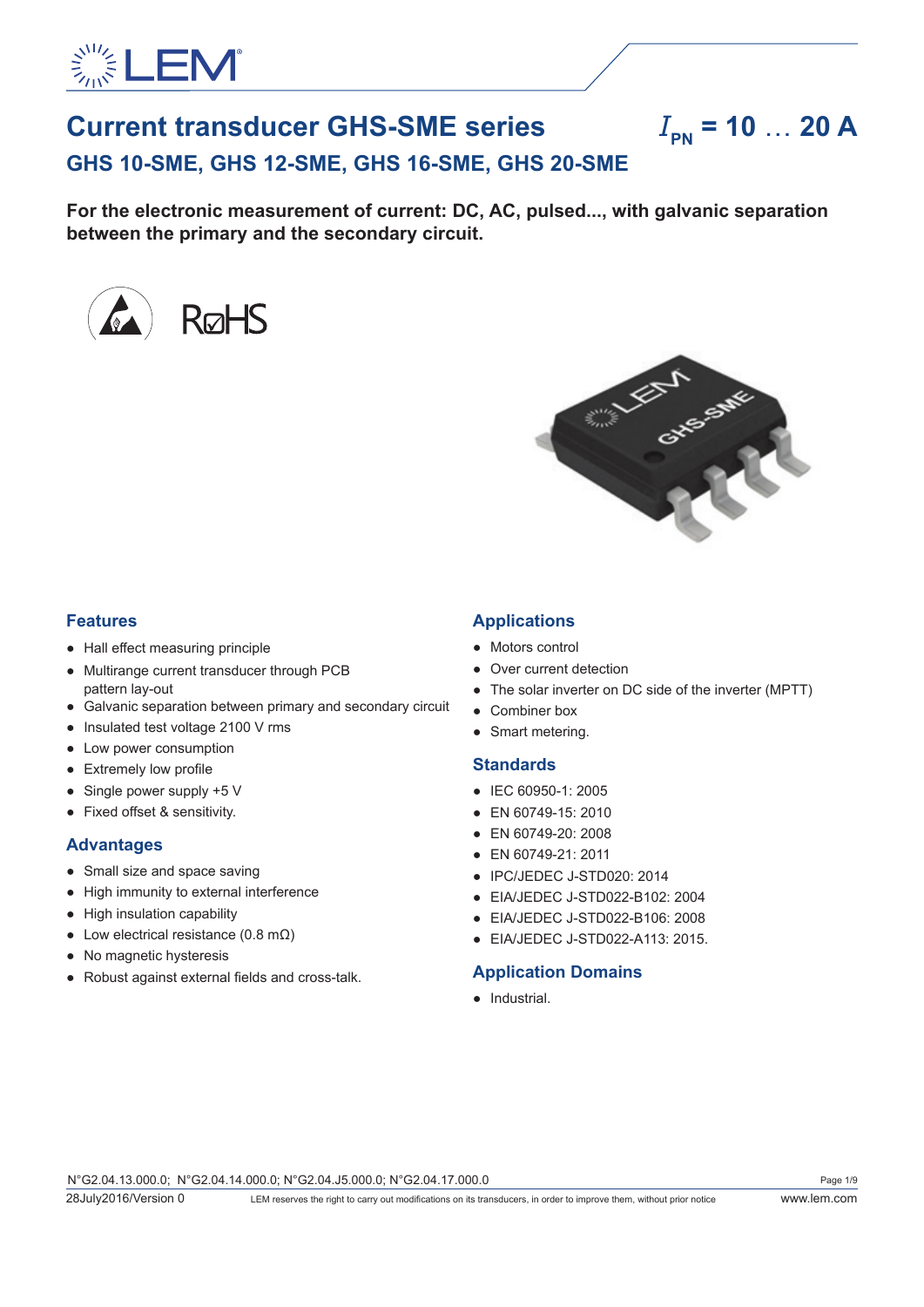

## **GHS-SME series**

## **Absolute ratings (not operating)**

| <b>Parameter</b>                                              | <b>Symbol</b>                  |             | Unit Min Typ | <b>Max</b> | <b>Conditions</b>         |
|---------------------------------------------------------------|--------------------------------|-------------|--------------|------------|---------------------------|
| Maximum supply voltage                                        | $U_{\rm c}$                    | V           |              | 10         |                           |
| Overload capability                                           | $I_{\rm p}$                    | A           |              | ±200       | $T_a$ = 25 °C, 1 ms pulse |
| Electrostatic discharge voltage (HMB-Human<br>Body Model)     | $U_{_{\tiny{\text{ESD HBM}}}}$ | V           |              | 2000       | AEC-Q100-002 REV D        |
| Electrostatic discharge voltage (CDM-Charged<br>Device Model) | ESD CDM                        | $\vee$      |              | 500        | AEC-Q100-0011 REV B       |
| Maximum output current                                        | $1$ <sub>out</sub>             | mA          |              | 70         |                           |
| Maximum output voltage                                        | $V_{\text{out}}$               | $\vee$      |              | 10         |                           |
| Secondary Reverse voltage                                     | $U_{\rm SR}$                   | V           | $-0.3$       |            |                           |
| Maximum junction temperature                                  | Τ,                             | $^{\circ}C$ |              | 165        |                           |

## **Insulation coordination**

| Parameter                                            | Symbol Unit Min Typ Max             |    |   |      | <b>Conditions</b>                      |
|------------------------------------------------------|-------------------------------------|----|---|------|----------------------------------------|
| Example application                                  | $U_{\rm d}$                         | V  |   | 300  | CAT II PD2 according<br>to IEC 60664-1 |
| Rms voltage for AC insulation test, 50/60 Hz, 1 min) | $U_{\rm d}$                         |    |   | 2100 | according to IEC 60664-1               |
| Impulse withstand voltage 1.2/50 µs                  | $\ddot{\mathsf{U}}_{_{\mathrm{W}}}$ |    |   | 3600 | according to IEC 60664-1               |
| Clearance (pri. - sec.)                              | $d_{\rm cl}$                        | mm | 4 |      |                                        |
| Creepage distance (pri. - sec.)                      | $d_{_{\rm Cp}}$                     | mm |   |      |                                        |

## **Environmental and mechanical characteristics**

| <b>Parameter</b>                              | Symbol Unit Min |             |       | Tvp | <b>Max</b> | <b>Conditions</b> |
|-----------------------------------------------|-----------------|-------------|-------|-----|------------|-------------------|
| Ambient operating temperature                 |                 | $^{\circ}C$ | -40   |     | 125        |                   |
| Ambient storage temperature                   |                 | $^{\circ}C$ | $-55$ |     | 165        |                   |
| Resistance of the primary $@T_{\sim} = 25$ °C | $R_{\rm p}$     | $m\Omega$   |       | 0.8 |            |                   |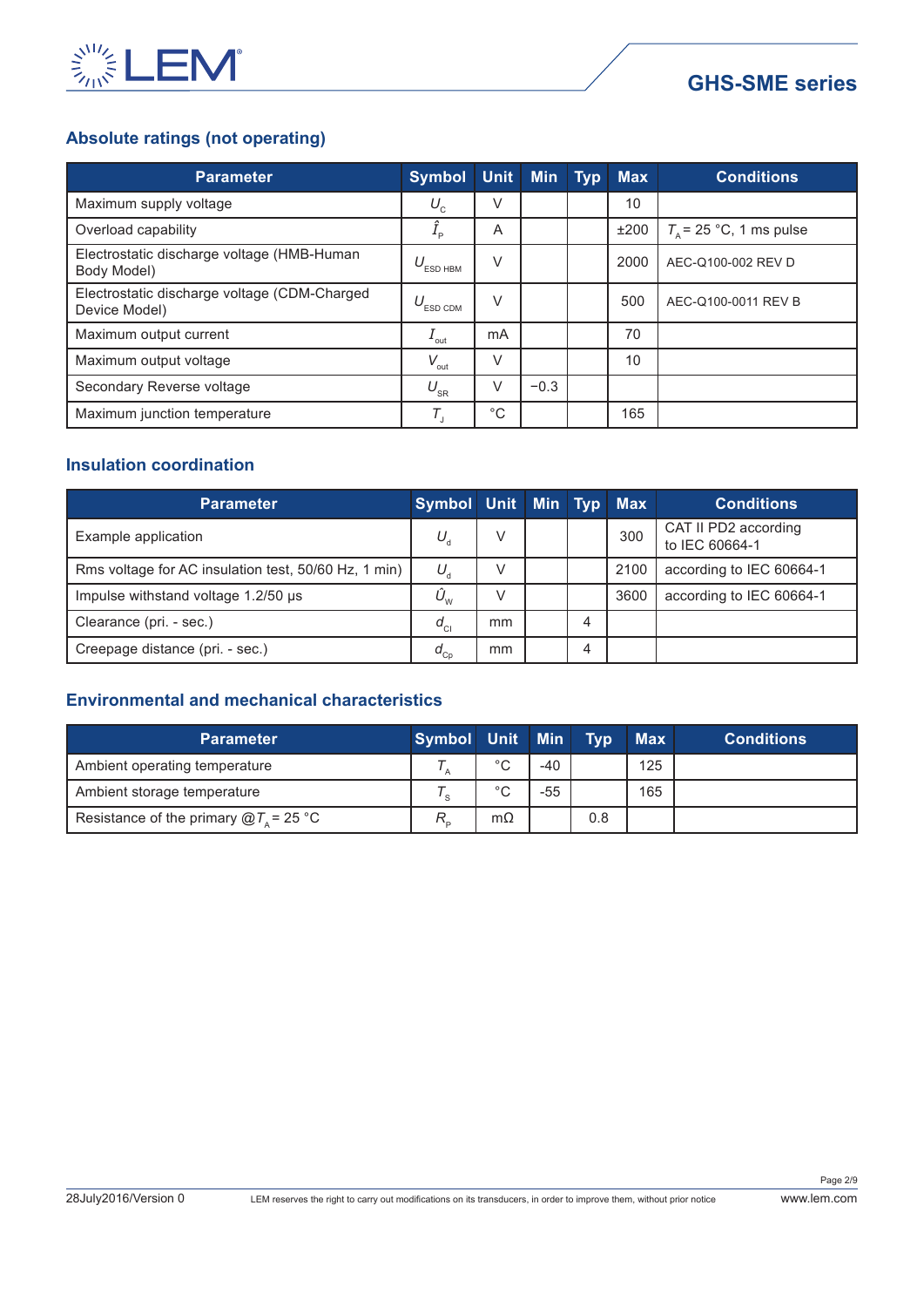

## **GHS-SME series**

## **Self diagnostic**

| <b>Parameter</b>                   | Symbol Unit Min        |        |      | <b>Typ</b> | <b>Max</b> | <b>Action</b> | <b>Output</b>                                                   | <b>Conditions</b>                                                                                                                                                   |
|------------------------------------|------------------------|--------|------|------------|------------|---------------|-----------------------------------------------------------------|---------------------------------------------------------------------------------------------------------------------------------------------------------------------|
| Start-up time                      | $\iota_{\text{start}}$ | ms     |      |            | 1          |               |                                                                 | $V_{\text{out}}$ = 100 % of FS<br>Pull-down resistor<br>$≤ 100$ kΩ.<br>During the power-on<br>delay the output will<br>remain at<br>10 % fault band all the<br>time |
| Undervoltage<br>lockout            | $U_{UVLO}$             | V      | 3.15 | 3.3        | 3.45       | IC<br>reset   | max 5 % $U_c$ , Pull-down mode<br>min 95 % $U_c$ , Pull-up mode | $R_{\rm i} \leq 25$ kΩ,<br>$T \leq 125$ °C                                                                                                                          |
| Undervoltage<br>lockout hysteresis | $U_{_{UVLO\,H YST}}$   | $\vee$ | 0.25 | 0.3        | 0.4        |               |                                                                 |                                                                                                                                                                     |
| Overvoltage lockout                | $U_{\text{OVLO}}$      | $\vee$ | 6.7  |            | 7.6        | IC            | max 5 % $U_c$ , Pull-down mode                                  | $R_{\rm L}$ ≤ 25 kΩ,                                                                                                                                                |
| Overvoltage lockout<br>hysteresis  | $U_{\text{ovLO HYST}}$ | $\vee$ | 0.05 | 0.1        | 0.7        | reset         | min 95 % $U_c$ , Pull-up mode                                   | $T \leq 125$ °C                                                                                                                                                     |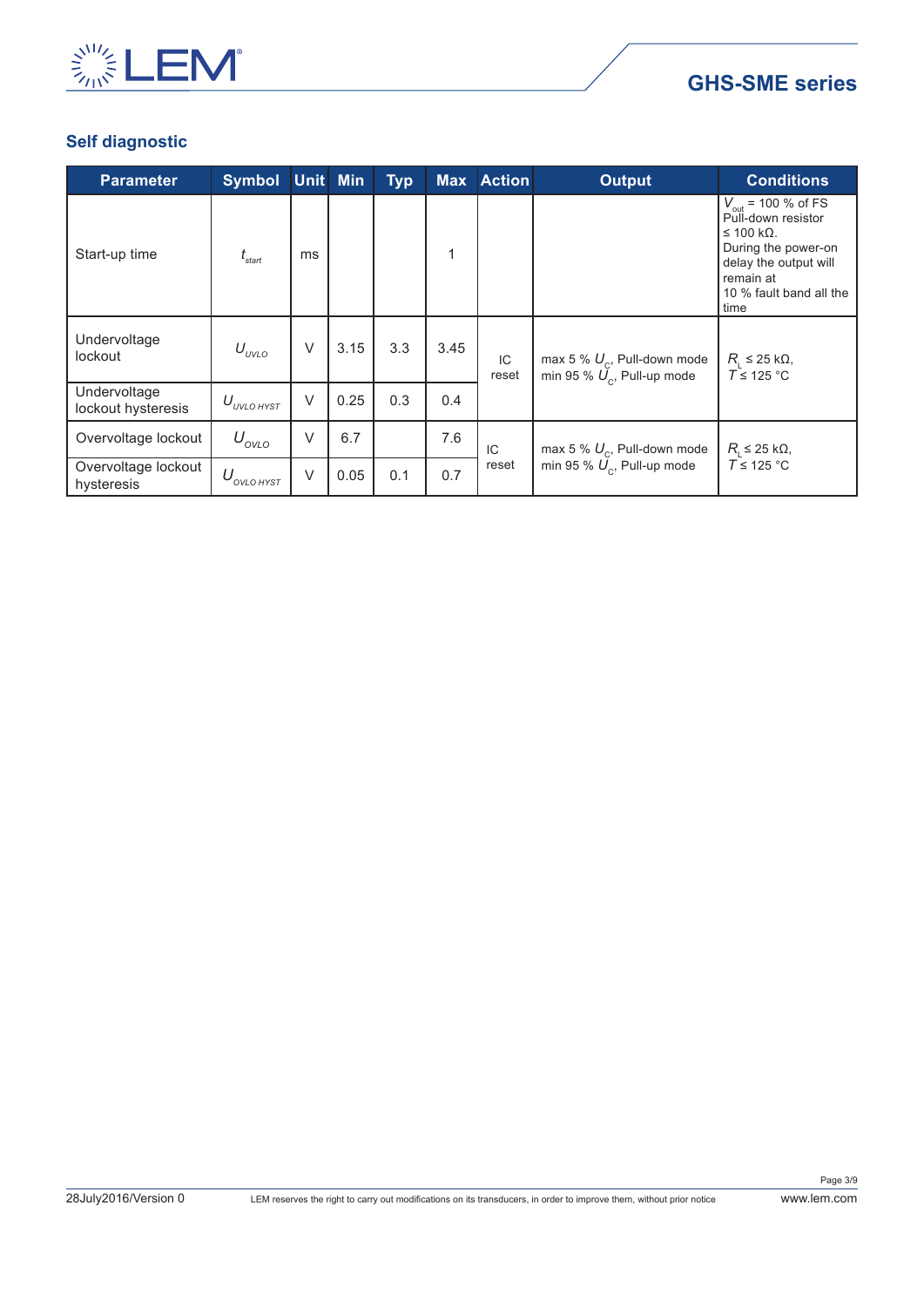

## **Electrical data GHS 10-SME**

| <b>Parameter</b>                                     | <b>Symbol</b>                    | <b>Unit</b>       | <b>Min</b>     | <b>Typ</b>   | <b>Max</b>     | <b>Conditions</b>                                                                                                    |
|------------------------------------------------------|----------------------------------|-------------------|----------------|--------------|----------------|----------------------------------------------------------------------------------------------------------------------|
| Primary nominal rms current                          | $I_{\rm PN}$                     | A                 |                | 10           |                |                                                                                                                      |
| Primary current, measuring range                     | $I_{\scriptscriptstyle{\sf PM}}$ | A                 | $-25$          |              | 25             |                                                                                                                      |
| Supply voltage <sup>1)</sup>                         | $U_{\rm c}$                      | $\vee$            | 4.5            | 5            | 5.5            |                                                                                                                      |
| Current consumption                                  | $I_{\rm c}$                      | mA                | $\overline{7}$ | 12           | 14             |                                                                                                                      |
| Output voltage range                                 | $V_{\rm out}$                    | % $U_c$           | 10             |              | 90             | Pull down $\geq 10$ k $\Omega$ ,<br>pull up $\geq 10 \text{ k}\Omega$                                                |
| Maximum output current<br>(driving capability)       | $I_{\rm out}$                    | mA                | $-2$           |              | $\overline{2}$ | $V_{\text{out}}$ in range (3 % $U_{\text{c}}$ ,<br>$97\% U_{c}$ ),<br>$R_i$ in range (6 k $\Omega$ , 10 k $\Omega$ ) |
| Output current limitation                            | $I_{\scriptscriptstyle\rm SL}$   | m <sub>A</sub>    | 35             |              | 180            | Output shorted to $\pm U_c$<br>permanent                                                                             |
| Output internal resistance                           | $R_{\text{out}}$                 | Ω                 |                | $\mathbf{1}$ | 5              | $V_{\text{out}}$ = 50 % $U_{\text{c}}$ ,<br>$R_{\text{L}}$ = 10 kΩ                                                   |
| Step response time to 90 % of $I_{\text{PN}}$        | $t_{\rm r}$                      | $\mu s$           |                | 5            | 6              |                                                                                                                      |
| Frequency bandwidth (-3 dB), $T_A$ = 25 °C           | BW                               | kHz               |                | 100          |                |                                                                                                                      |
| Output voltage noise (spectral density)<br>rms       | $e_{\scriptscriptstyle \sf no}$  | $\mu V/\sqrt{Hz}$ |                | 25           |                |                                                                                                                      |
| Capacity loading                                     | $C_{\rm L}$                      | nF                |                | 10           |                | Stability of the output                                                                                              |
| Load resistance                                      | $R_{\rm i}$                      | $k\Omega$         | $\,6\,$        |              | 100            |                                                                                                                      |
| Sensitivity                                          | G                                | mV/A              |                | 80           |                |                                                                                                                      |
| Offset voltage                                       | $V_{\rm o}$                      | $\vee$            |                | 2.5          |                | $T_{\rm A}$ = 25 °C                                                                                                  |
| Electrical offset voltage                            | $V_{\rm OE}$                     | $\vee$            | $-0.005$       |              | 0.005          | $T_{\rm A}$ = 25 °C                                                                                                  |
| Temperature coefficient of $V_{\text{OE}}$           | $TCV_{OE}$                       | mV/K              | $-0.1$         |              | 0.1            |                                                                                                                      |
| Temperature coefficient of G                         | <b>TCG</b>                       | ppm/K             | $-150$         |              | 150            |                                                                                                                      |
| Linearity error                                      | $\varepsilon_{_{L}}$             | $\%$              | $-0.25$        |              | 0.25           | $\bigotimes I_{\scriptscriptstyle{\sf PN}}$                                                                          |
| Sensitivity error                                    | $\varepsilon_{_{G}}$             | $\%$              | $-1$           |              | $\mathbf{1}$   | Factory adjustment                                                                                                   |
| Accuracy $@I_{\scriptscriptstyle{\rm PN}}^2$         | $\boldsymbol{X}$                 | $\frac{0}{0}$     | $-1.25$        |              | 1.25           | $T_{\rm A}$ = 25 °C                                                                                                  |
| Accuracy @ $I_{\text{PN}}$ @ $T_A$ = 105 °C          | $\chi$                           | $\%$              | $-3.5$         |              | 3.5            |                                                                                                                      |
| Accuracy @ $I_{\text{PN}}$ @ $T_{\text{A}}$ = 125 °C | $\chi$                           | $\%$              | $-4$           |              | 4              |                                                                                                                      |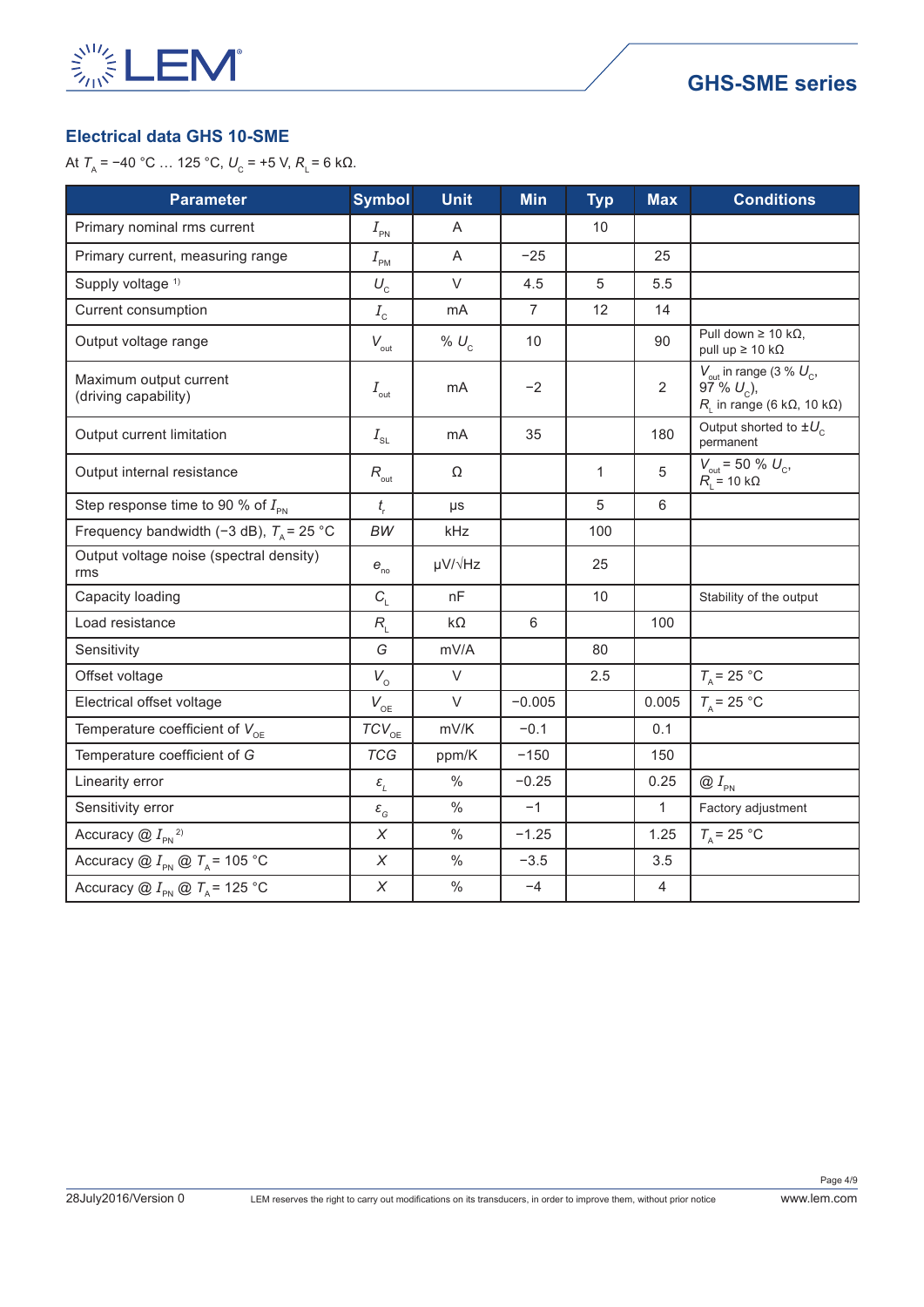

## **Electrical data GHS 12-SME**

| <b>Parameter</b>                                     | <b>Symbol</b>                    | <b>Unit</b>     | <b>Min</b>     | <b>Typ</b>        | <b>Max</b>     | <b>Conditions</b>                                                                                                              |
|------------------------------------------------------|----------------------------------|-----------------|----------------|-------------------|----------------|--------------------------------------------------------------------------------------------------------------------------------|
| Primary nominal rms current                          | $I_{\text{PN}}$                  | A               |                | $12 \overline{ }$ |                |                                                                                                                                |
| Primary current, measuring range                     | $I_{\scriptscriptstyle{\sf PM}}$ | A               | $-30$          |                   | 30             |                                                                                                                                |
| Supply voltage <sup>1)</sup>                         | $U_{\rm c}$                      | $\vee$          | 4.5            | 5                 | 5.5            |                                                                                                                                |
| Current consumption                                  | $I_{\rm c}$                      | mA              | $\overline{7}$ | 12                | 14             |                                                                                                                                |
| Output voltage range                                 | $V_{\text{out}}$                 | % $U_c$         | 10             |                   | 90             | Pull down $\geq 10$ k $\Omega$ ,<br>pull up $\geq 10$ k $\Omega$                                                               |
| Maximum output current<br>(driving capability)       | $I_{\text{out}}$                 | mA              | $-2$           |                   | $\overline{2}$ | $V_{\text{out}}$ in range (3 % $U_{\text{c}}$ ,<br>$97^{\circ}$ % $U_c$ ),<br>$R_{L}$ in range (6 k $\Omega$ , 10 k $\Omega$ ) |
| Output current limitation                            | $I_{\scriptscriptstyle\rm SL}$   | m <sub>A</sub>  | 35             |                   | 180            | Output shorted to $\pm U_c$<br>permanent                                                                                       |
| Output internal resistance                           | $R_{\text{out}}$                 | Ω               |                | $\mathbf{1}$      | 5              | $V_{\text{out}}$ = 50 % $U_{\text{c}}$ ,<br>$R_{L} = 10 \text{ k}\Omega$                                                       |
| Step response time to 90 % of $I_{\text{PN}}$        | $t_{\rm r}$                      | μs              |                | 5                 | 6              |                                                                                                                                |
| Frequency bandwidth (-3 dB), $T_A$ = 25 °C           | <b>BW</b>                        | kHz             |                | 100               |                |                                                                                                                                |
| Output voltage noise (spectral density)<br>rms       | $e_{\scriptscriptstyle{no}}$     | µV/ $\sqrt{Hz}$ |                | 20                |                |                                                                                                                                |
| Capacity loading                                     | $C_{\rm L}$                      | nF              |                | 10                |                | Stability of the output                                                                                                        |
| Load resistance                                      | $R_{L}$                          | $k\Omega$       | 6              |                   | 100            |                                                                                                                                |
| Sensitivity                                          | G                                | mV/A            |                | 66.7              |                |                                                                                                                                |
| Offset voltage                                       | $V_{\circ}$                      | $\vee$          |                | 2.5               |                | $T_{\rm A}$ = 25 °C                                                                                                            |
| Electrical offset voltage                            | $V_{\rm OE}$                     | $\vee$          | $-0.005$       |                   | 0.005          | $T_{\rm A}$ = 25 °C                                                                                                            |
| Temperature coefficient of $V_{\text{OE}}$           | $TCV_{OE}$                       | mV/K            | $-0.1$         |                   | 0.1            |                                                                                                                                |
| Temperature coefficient of G                         | <b>TCG</b>                       | ppm/K           | $-150$         |                   | 150            |                                                                                                                                |
| Linearity error                                      | $\varepsilon_{_L}$               | $\frac{0}{0}$   | $-0.25$        |                   | 0.25           | $\oslash I_{\textrm{\tiny PN}}$                                                                                                |
| Sensitivity error                                    | $\varepsilon_{_{G}}$             | $\%$            | $-1$           |                   | $\mathbf{1}$   | Factory adjustment                                                                                                             |
| Accuracy $@I_{\text{PN}}^2$                          | $\chi$                           | $\%$            | $-1.25$        |                   | 1.25           | $T_{\rm A}$ = 25 °C                                                                                                            |
| Accuracy @ $I_{\text{PN}}$ @ $T_{\text{A}}$ = 105 °C | $\chi$                           | $\%$            | $-3.5$         |                   | 3.5            |                                                                                                                                |
| Accuracy @ $I_{\text{PN}}$ @ $T_{\text{A}}$ = 125 °C | $\chi$                           | $\%$            | $-4$           |                   | $\overline{4}$ |                                                                                                                                |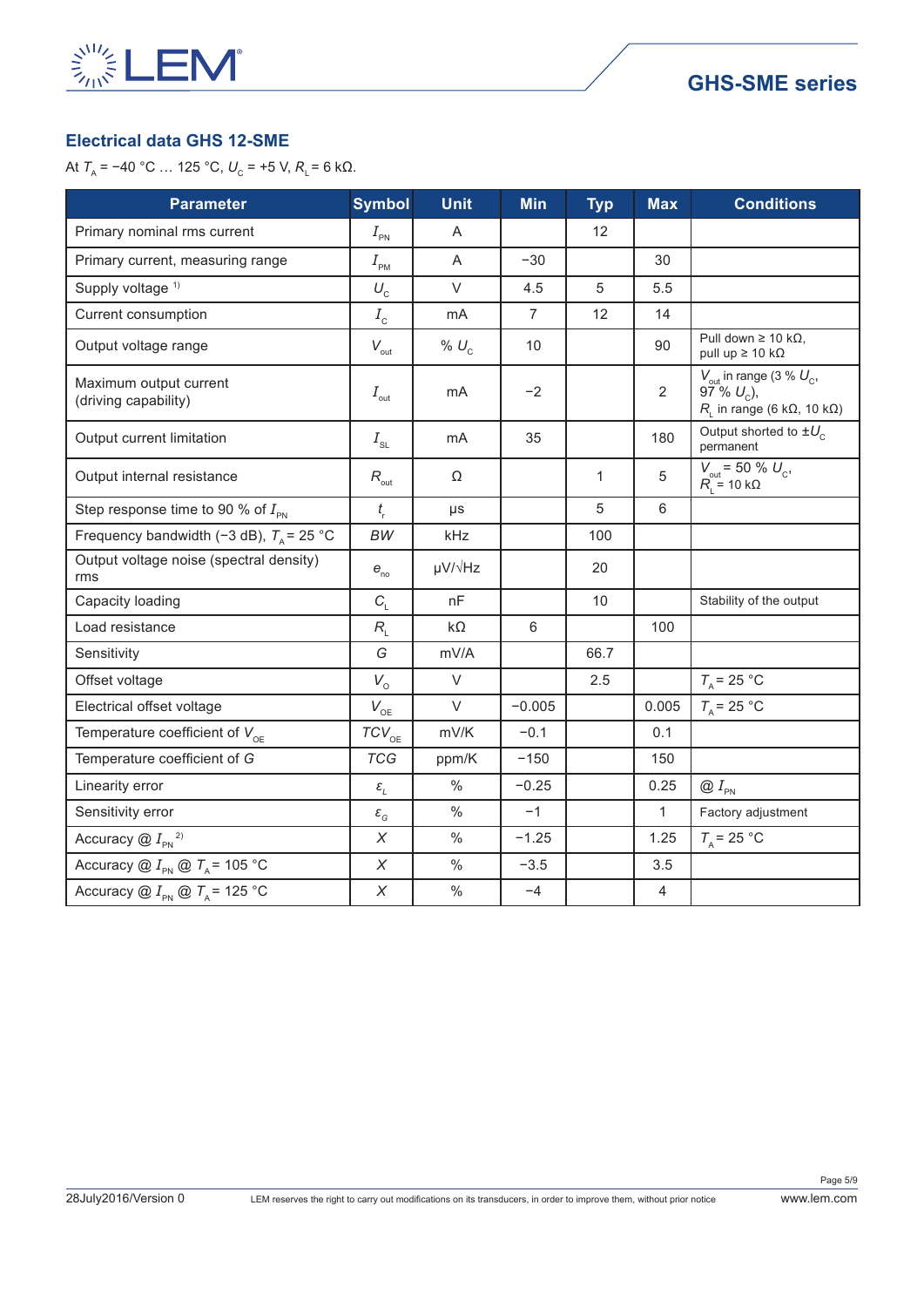

## **Electrical data GHS 16-SME**

| <b>Parameter</b>                                     | <b>Symbol</b>                         | <b>Unit</b>       | <b>Min</b>     | <b>Typ</b>   | <b>Max</b>     | <b>Conditions</b>                                                                                                      |
|------------------------------------------------------|---------------------------------------|-------------------|----------------|--------------|----------------|------------------------------------------------------------------------------------------------------------------------|
| Primary nominal rms current                          | $I_{\rm PN}$                          | A                 |                | 16           |                |                                                                                                                        |
| Primary current, measuring range                     | $I_{\text{PM}}$                       | A                 | $-40$          |              | 40             |                                                                                                                        |
| Supply voltage <sup>1)</sup>                         | $U_{\rm c}$                           | $\vee$            | 4.5            | 5            | 5.5            |                                                                                                                        |
| Current consumption                                  | $I_{\rm\scriptscriptstyle C}$         | mA                | $\overline{7}$ | 12           | 14             |                                                                                                                        |
| Output voltage range                                 | $V_{\text{out}}$                      | % $U_c$           | 10             |              | 90             | Pull down $\geq 10$ k $\Omega$ ,<br>pull up $\geq 10$ k $\Omega$                                                       |
| Maximum output current<br>(driving capability)       | $I_{\text{out}}$                      | mA                | $-2$           |              | $\overline{2}$ | $V_{\text{out}}$ in range (3 % $U_{\text{c}}$ ,<br>$97\% U_{c}$ ),<br>$R_{L}$ in range (6 k $\Omega$ , 10 k $\Omega$ ) |
| Output current limitation                            | $I_{\scriptscriptstyle\rm SL}$        | mA                | 35             |              | 180            | Output shorted to $\pm U_c$<br>permanent                                                                               |
| Output internal resistance                           | $R_{\text{out}}$                      | Ω                 |                | $\mathbf{1}$ | 5              | $\begin{array}{l} V_{\text{out}} = 50 \% U_{\text{c}},\\ R_{\text{L}} = 10 \text{ k}\Omega \end{array}$                |
| Step response time to 90 % of $I_{\text{PN}}$        | $t_{\rm r}$                           | $\mu s$           |                | 5            | $6\phantom{1}$ |                                                                                                                        |
| Frequency bandwidth (-3 dB), $T_A$ = 25 °C           | <b>BW</b>                             | kHz               |                | 100          |                |                                                                                                                        |
| Output voltage noise (spectral density)<br>rms       | $e_{\rm no}$                          | $\mu V/\sqrt{Hz}$ |                | 16           |                |                                                                                                                        |
| Capacity loading                                     | $C_{\text{L}}$                        | nF                |                | 10           |                | Stability of the output                                                                                                |
| Load resistance                                      | $R_{\rm i}$                           | $k\Omega$         | 6              |              | 100            |                                                                                                                        |
| Sensitivity                                          | G                                     | mV/A              |                | 50           |                |                                                                                                                        |
| Offset voltage                                       | $V_{\circ}$                           | $\vee$            |                | 2.5          |                | $T_{\rm A}$ = 25 °C                                                                                                    |
| Electrical offset voltage                            | $V_{\rm OE}$                          | $\vee$            | $-0.005$       |              | 0.005          | $T_A$ = 25 °C                                                                                                          |
| Temperature coefficient of $V_{\text{OE}}$           | $TCV_{OE}$                            | mV/K              | $-0.1$         |              | 0.1            |                                                                                                                        |
| Temperature coefficient of G                         | <b>TCG</b>                            | ppm/K             | $-150$         |              | 150            |                                                                                                                        |
| Linearity error                                      | $\varepsilon_{_L}$                    | $\%$              | $-0.25$        |              | 0.25           | $\bigcircled{a}$ $I_{\scriptscriptstyle{\sf PN}}$                                                                      |
| Sensitivity error                                    | $\varepsilon_{\scriptscriptstyle{G}}$ | $\%$              | $-1$           |              | $\mathbf{1}$   | Factory adjustment                                                                                                     |
| Accuracy $@I_{\scriptscriptstyle{\rm PN}}^2$         | $\boldsymbol{\mathsf{X}}$             | $\%$              | $-1.25$        |              | 1.25           | $T_{\rm A}$ = 25 °C                                                                                                    |
| Accuracy @ $I_{\text{PN}}$ @ $T_A$ = 105 °C          | $\chi$                                | $\frac{0}{0}$     | $-3.5$         |              | 3.5            |                                                                                                                        |
| Accuracy @ $I_{\text{PN}}$ @ $T_{\text{A}}$ = 125 °C | X                                     | $\%$              | $-4$           |              | $\overline{4}$ |                                                                                                                        |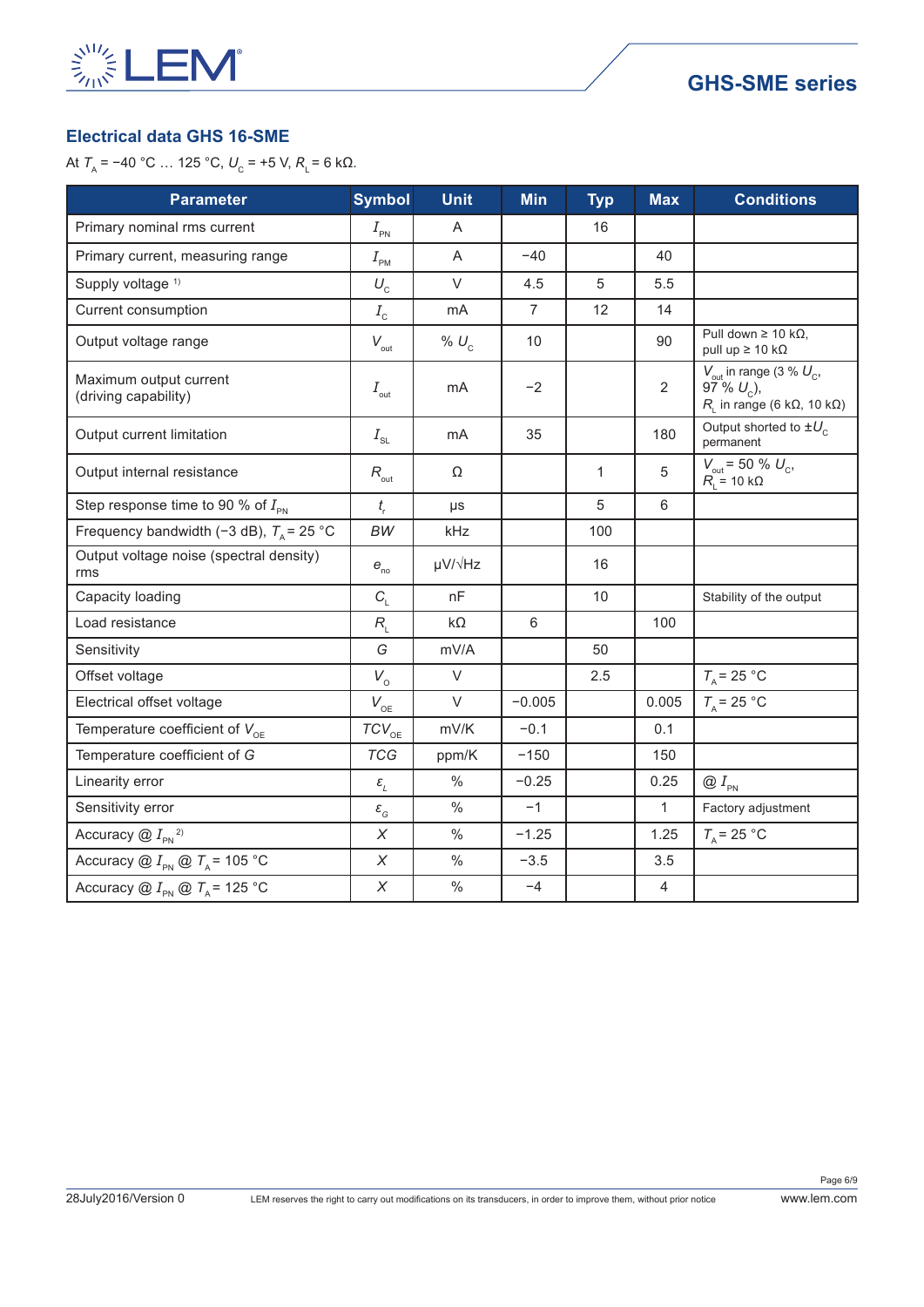

## **Electrical data GHS 20-SME**

| <b>Parameter</b>                                     | <b>Symbol</b>                         | <b>Unit</b>       | Min            | <b>Typ</b>   | <b>Max</b>     | <b>Conditions</b>                                                                                                            |
|------------------------------------------------------|---------------------------------------|-------------------|----------------|--------------|----------------|------------------------------------------------------------------------------------------------------------------------------|
| Primary nominal rms current                          | $I_{\tiny{\sf PN}}$                   | A                 |                | 20           |                |                                                                                                                              |
| Primary current, measuring range                     | $I_{\text{PM}}$                       | A                 | $-50$          |              | 50             |                                                                                                                              |
| Supply voltage <sup>1)</sup>                         | $U_{\rm c}$                           | $\vee$            | 4.5            | 5            | 5.5            |                                                                                                                              |
| Current consumption                                  | $I_{\rm\scriptscriptstyle C}$         | mA                | $\overline{7}$ | 12           | 14             |                                                                                                                              |
| Output voltage range                                 | $V_{\text{out}}$                      | % $U_c$           | 10             |              | 90             | Pull down $\geq 10$ k $\Omega$ ,<br>pull up $\geq 10$ k $\Omega$                                                             |
| Maximum output current<br>(driving capability)       | $I_{\text{out}}$                      | mA                | $-2$           |              | $\overline{2}$ | $V_{\text{out}}$ in range (3 % $U_{\text{c}}$ ,<br>$97^{\circ}$ % $U_c$ ),<br>$R_i$ in range (6 k $\Omega$ , 10 k $\Omega$ ) |
| Output current limitation                            | $I_{\scriptscriptstyle\rm SL}$        | m <sub>A</sub>    | 35             |              | 180            | Output shorted to $\pm U_c$<br>permanent                                                                                     |
| Output internal resistance                           | $R_{\mbox{\tiny out}}$                | $\Omega$          |                | $\mathbf{1}$ | 5              | $V_{\text{out}}$ = 50 % $U_{\text{c}}$ ,<br>$R_{\text{L}}$ = 10 kΩ                                                           |
| Step response time to 90 % of $I_{\text{PN}}$        | $t_{\rm r}$                           | $\mu s$           |                | 5            | 6              |                                                                                                                              |
| Frequency bandwidth (-3 dB), $T_A$ = 25 °C           | <b>BW</b>                             | kHz               |                | 100          |                |                                                                                                                              |
| Output voltage noise (spectral density)<br>rms       | $e_{\rm no}$                          | $\mu V/\sqrt{Hz}$ |                | 12           |                |                                                                                                                              |
| Capacity loading                                     | $C_{\rm L}$                           | nF                |                | 10           |                | Stability of the output                                                                                                      |
| Load resistance                                      | $R_{L}$                               | $k\Omega$         | 6              |              | 100            |                                                                                                                              |
| Sensitivity                                          | G                                     | mV/A              |                | 40           |                |                                                                                                                              |
| Offset voltage                                       | $V_{\circ}$                           | $\vee$            |                | 2.5          |                | $T_A$ = 25 °C                                                                                                                |
| Electrical offset voltage                            | $V_{\rm OE}$                          | $\vee$            | $-0.005$       |              | 0.005          | $T_{\rm A}$ = 25 °C                                                                                                          |
| Temperature coefficient of $V_{\text{OE}}$           | $TCV_{OE}$                            | mV/K              | $-0.1$         |              | 0.1            |                                                                                                                              |
| Temperature coefficient of G                         | <b>TCG</b>                            | ppm/K             | $-150$         |              | 150            |                                                                                                                              |
| Linearity error                                      | $\varepsilon_{_{L}}$                  | $\%$              | $-0.25$        |              | 0.25           | $\otimes I_{\rm PN}$                                                                                                         |
| Sensitivity error                                    | $\varepsilon_{\scriptscriptstyle{G}}$ | $\frac{0}{0}$     | $-1$           |              | $\mathbf{1}$   | Factory adjustment                                                                                                           |
| Accuracy $@I_{\scriptscriptstyle{\sf PN}}^2$         | $\chi$                                | $\frac{0}{0}$     | $-1.25$        |              | 1.25           | $T_{\rm A}$ = 25 °C                                                                                                          |
| Accuracy @ $I_{\text{PN}}$ @ $T_A$ = 105 °C          | $\chi$                                | $\frac{0}{0}$     | $-3.5$         |              | 3.5            |                                                                                                                              |
| Accuracy @ $I_{\text{PN}}$ @ $T_{\text{A}}$ = 125 °C | X                                     | $\%$              | $-4$           |              | 4              |                                                                                                                              |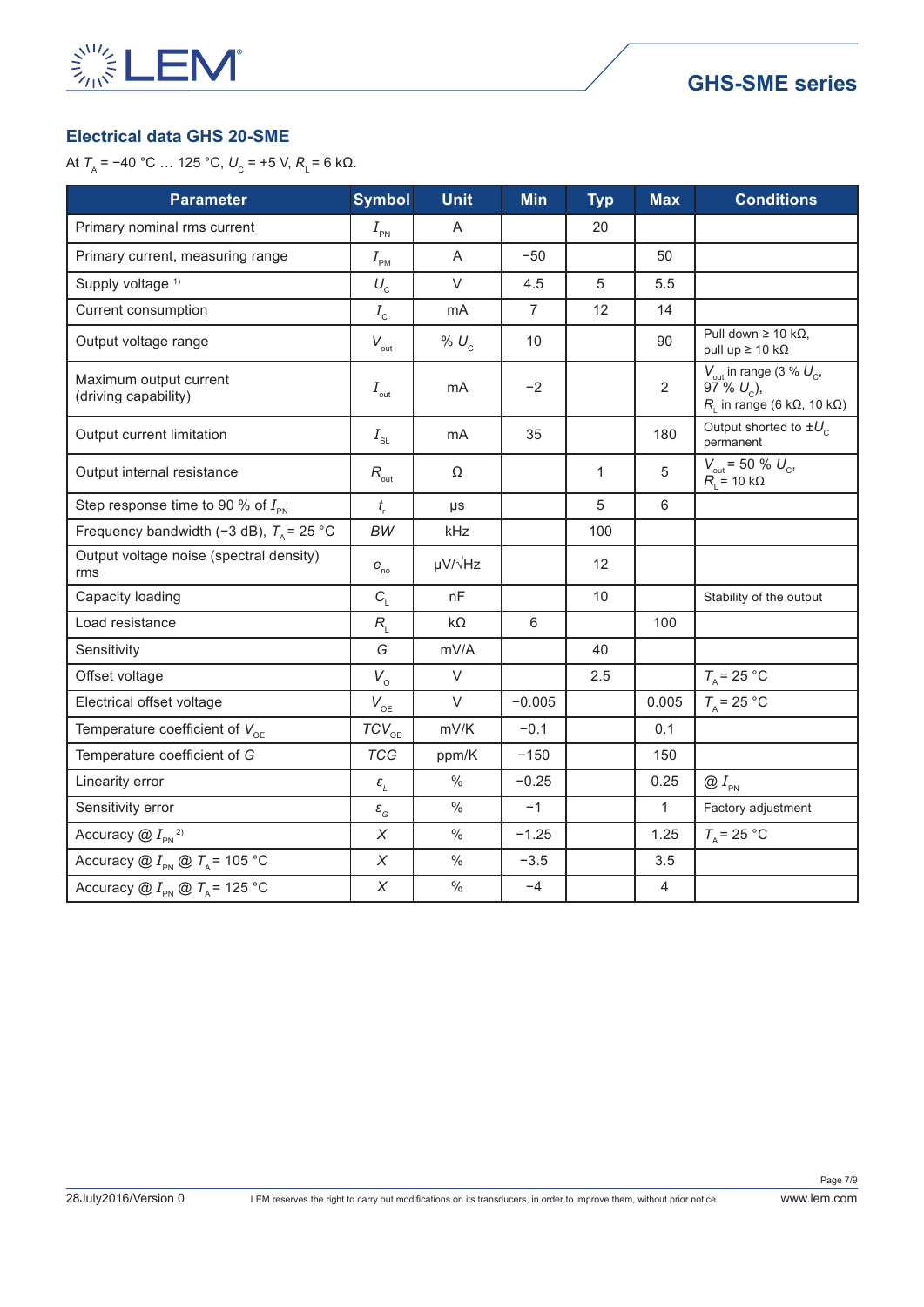

#### **Ratiometric mode**

At  $U_c \pm 10 \%$ 

|                              | <b>Symbol</b> | <b>Unit</b> |            | <b>Specification</b> |            | <b>Conditions</b>     |
|------------------------------|---------------|-------------|------------|----------------------|------------|-----------------------|
| <b>Parameter</b>             |               |             | <b>Min</b> | Typical              | <b>Max</b> |                       |
| Ratiometry error Offset      | $\Omega$      | $\%$        | $-0.4$     |                      | 0.4        | $V = 50 \% U_{\odot}$ |
| Ratiometry error Sensitivity | G             | $\%$        | $-0.4$     |                      | 0.4        |                       |

<u>Notes</u>:  $^{-1}$ ) The output voltage  $V_{\rm out}$  is fully ratiometric. The offset and sensitivity are dependent on the supply voltage  $U_{\rm c}$  relative to the following formula:

$$
I_{\rm p} = (\frac{5}{U_{\rm c}} \times V_{\rm out} - V_{\rm o}) \times \frac{1}{G} \text{ with } G \text{ in (V/A)}
$$

<sup>2)</sup> Accuracy *X* at a given temperature ( $T_A > 25$  °C) :

$$
X_{\text{TA}} = (\varepsilon_{\text{L}} + \varepsilon_{\text{G}}) + \frac{TCV_{\text{OE}}}{I_{\text{PN}} \times G} + TCG \times 10^6) \times (T_{\text{A}} - 25) \times 100
$$

#### **GHS-SMS series, maximum continuous DC current**

For all ranges